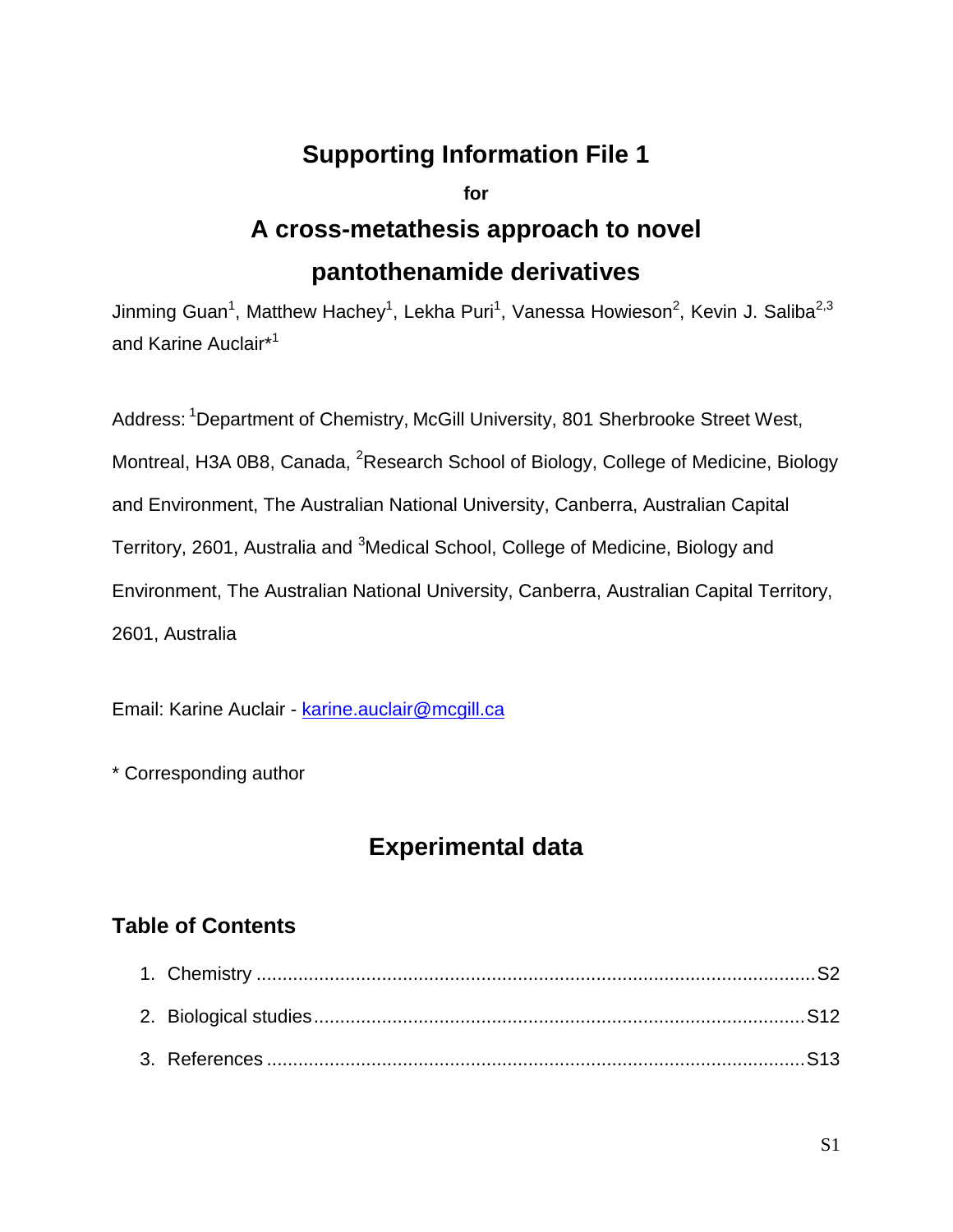# **1. Chemistry**

### **1.1. General information**

Unless otherwise mentioned, all reagents and buffer components were purchased from Sigma-Aldrich Canada Ltd. (Oakville, ON, Canada). Reagents and solvents were used without further purification unless otherwise stated. Dry solvents were obtained from an Innovative Tech Pure Solve MD-7 Solvent purification system. Flash chromatography and TLC analysis (F-254) were performed with 60 Å silica gel from Silicycle (Quebec, QC, Canada). HRMS spectra were acquired at the McGill University Mass Spectral Facility by ESI on an EXACTIVE instrument in orbitrap mode. LRMS was performed using a Finnigan LCQDUO mass spectrometer with ESI without fragmentation. Microwave reactions were performed using a Biotage microwave system.

### **1.2. Synthesis**

#### **1.2.1. Diethyl (***R***)-2-hydroxysuccinate (5)**

$$
\text{EtO}\overset{\text{O}}{\underset{\text{OH}}{\bigcup}}\text{OEt}
$$

Compound **5** was prepared as previously reported [1] or using the microwave conditions as described below. (*R*)-Malic acid (1.0 g, 7.5 mmol) was weighed into a microwave tube equipped with a stir bar before addition of anhydrous ethanol (5 mL). Thionyl chloride (0.25 mL, 3.4 mmol) was next added dropwise, and the tube was sealed. The resulting light yellow mixture was allowed to react in a microwave reactor for 30 min at 100 °C. Then the yellow reaction mixture was diluted in diethyl ether (40 mL) and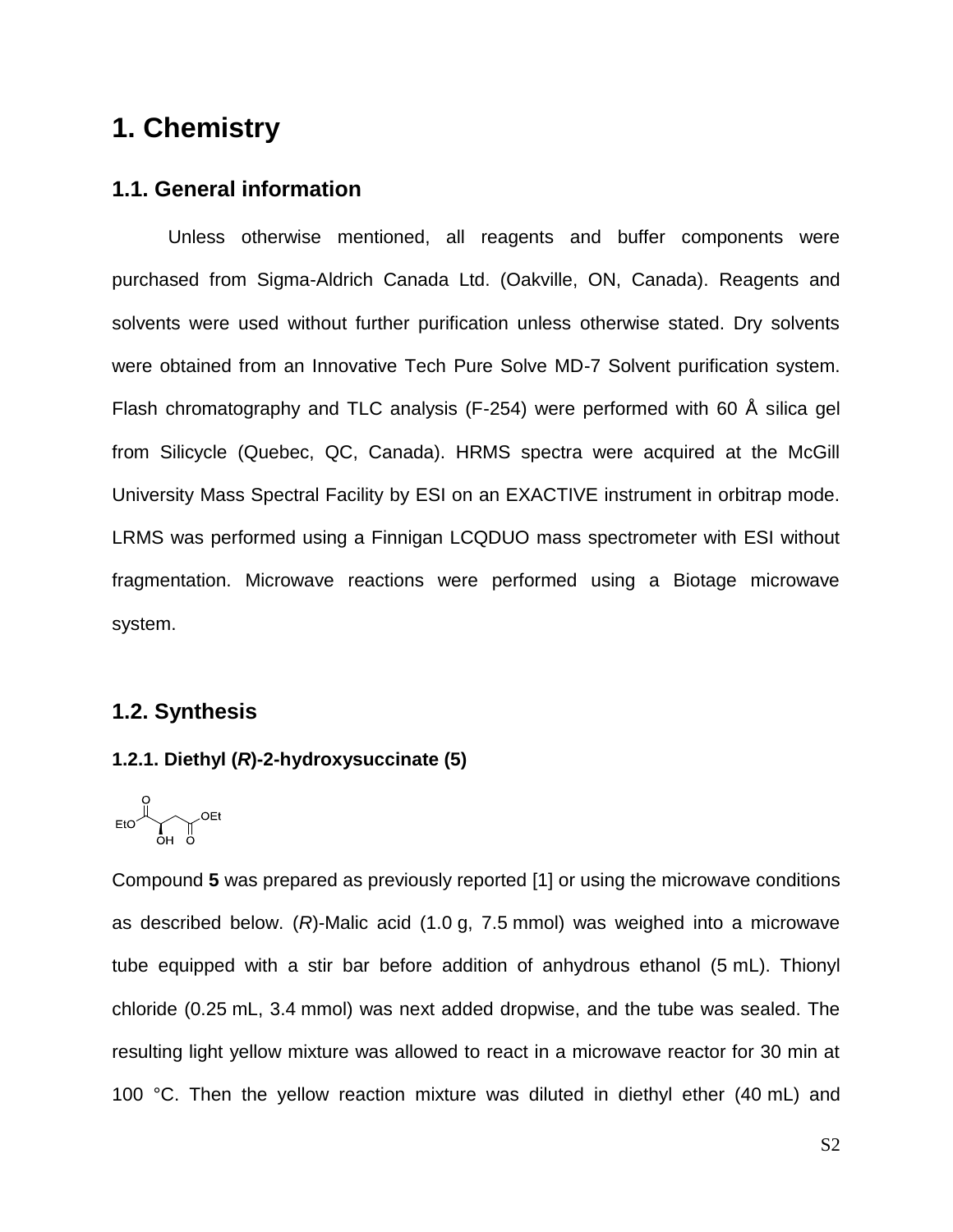washed with a saturated solution of  $NAHCO<sub>3</sub>$  (20 mL). The organic layer was dried over anhydrous  $Na<sub>2</sub>SO<sub>4</sub>$ . The white solid was filtered off and the solution concentrated in vacuo by rotary evaporation. The crude product was obtained as a clear, light-yellow oil, which was used directly in the next step. Yield: 1.3 g, 90%. Characterization matched previous report of this known compound [1].

### **1.2.2. (2***R***,3***S***)-Diethyl 2-hydroxy-3-methylsuccinate (6)**

$$
EtO \underbrace{\begin{matrix} 0 \\ 0 \\ 0 \\ H \end{matrix}}_{\text{OH}} \underbrace{\begin{matrix} 0 \\ 0 \\ 0 \end{matrix}}_{\text{C}} \text{OEt}
$$

Compound **6** was prepared as previously reported in 70% yield. Characterization matched previous report of this known compound [1,2].

### **1.2.3. (2***S***,3***R***)-Diethyl 2-allyl-3-hydroxy-2-methylsuccinate (7)**

Compound **7** was prepared from **6** as previously reported in 52% yield. Characterization matched previous report of this known compound [1].

### **1.2.4. ((4***R***,5***R***)-5-Allyl-2-(4-methoxyphenyl)-5-methyl-1,3-dioxan-4-yl)methanol (9)**

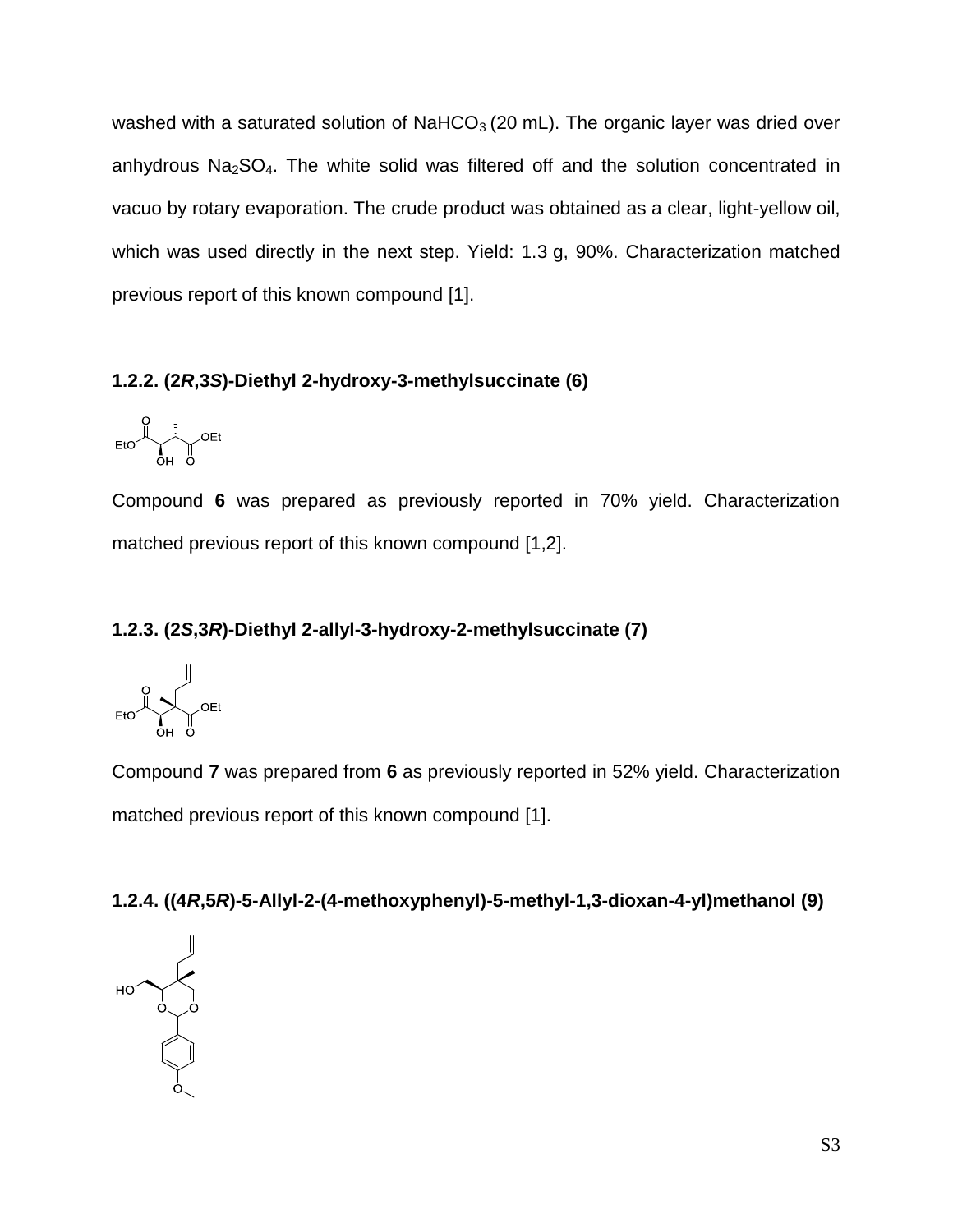Compound **9** was prepared from **7** via **8**, as previously reported [1], in 98% yield over two steps. Characterization matched previous report of this known compound [1].

#### **1.2.5. General procedure 1 for acrylamide coupling**

EDC (4.2 mmol) and HOBt (5.0 mmol) were dissolved in dry THF (10 mL). Acrylic acid (100 mg, 1.4 mmol) was added, followed by the desired amine (2.1 mmol). Diisopropylethylamine (14 mmol) was added and the reaction was stirred for 16 h at rt. The mixture was then poured into a separatory funnel containing saturated  $NH<sub>4</sub>Cl$ solution (20 mL), and extracted in ethyl acetate (3  $\times$  40 mL). The organic layers were dried over anhydrous  $Na<sub>2</sub>SO<sub>4</sub>$ , the solid filtered off, and the solution concentrated in vacuo by rotary evaporation. Flash chromatography using a gradient of 0–100% ethyl acetate in hexanes was used to purify the desired compounds.

### **1.2.5.1.** *N***-Propylacrylamide (10c)**

 $\begin{matrix} 0 \ \mathbb{R}^N \end{matrix}$ 

Prepared using general procedure 1 for acrylamide coupling. Characterization matched previous report of this known compound [3]. Yield: 57 mg, 40%.  $R_f = 0.3$  (100% ethyl acetate).

#### **1.2.5.2.** *N***-Pentylacrylamide (10d)**

 $\begin{picture}(180,10) \put(0,0){\line(1,0){10}} \put(15,0){\line(1,0){10}} \put(15,0){\line(1,0){10}} \put(15,0){\line(1,0){10}} \put(15,0){\line(1,0){10}} \put(15,0){\line(1,0){10}} \put(15,0){\line(1,0){10}} \put(15,0){\line(1,0){10}} \put(15,0){\line(1,0){10}} \put(15,0){\line(1,0){10}} \put(15,0){\line(1,0){10}} \put(15,0){\line($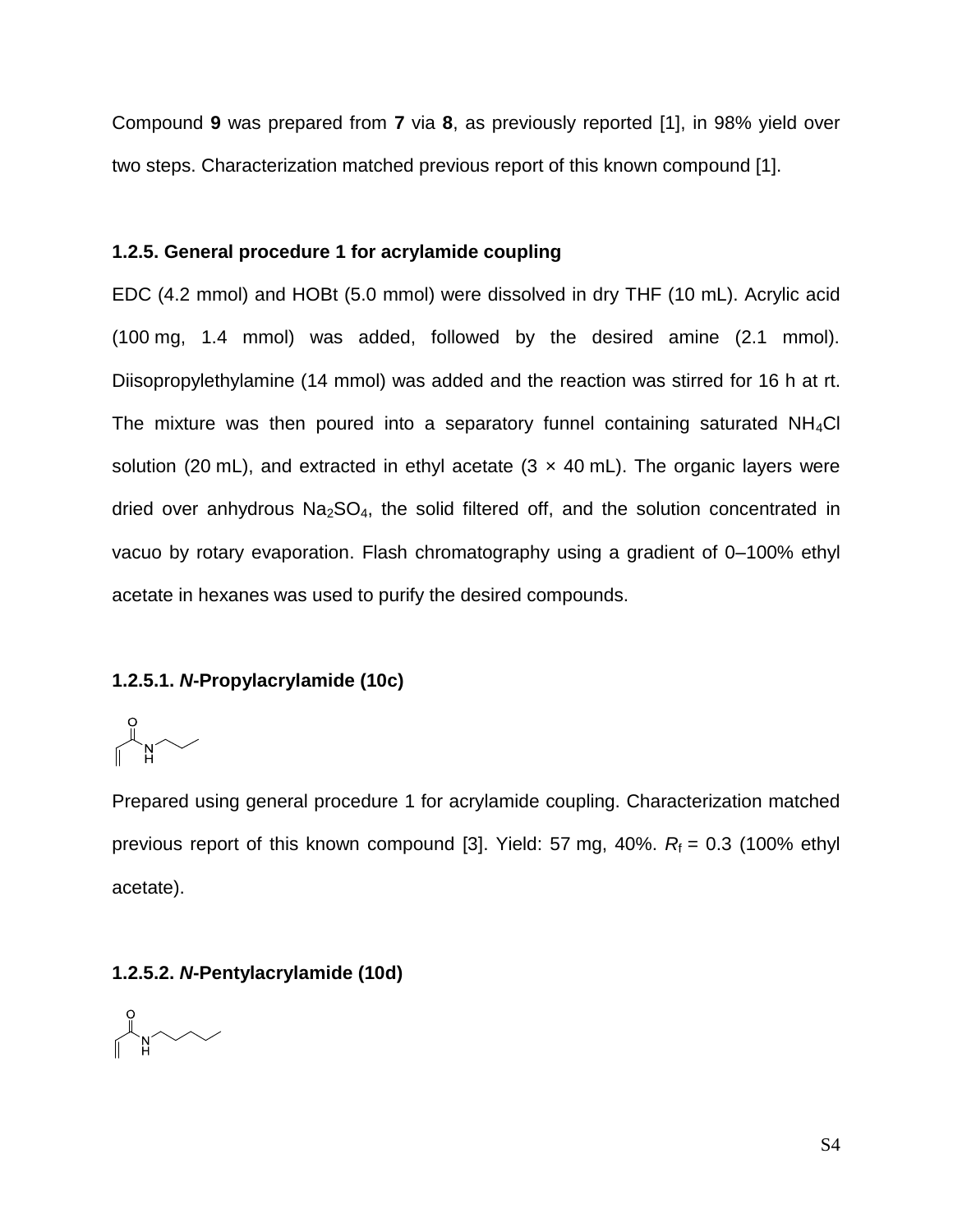Prepared using the general procedure 1 for acrylamide coupling. This compound is claimed in a patent [4]. Yield: 121 mg, 62%.  $R_f = 0.24$  (ethyl acetate/hexanes, 3:7). <sup>1</sup>H NMR (CDCl3, 300 MHz) δ 6.26 (dd, *J* = 17.0, 1.7 Hz, 1H), 6.08 (dd, *J* = 17.0, 10.1 Hz, 1H), 5.74 (s, 1H), 5.61 (dd, *J* = 10.1, 1.7Hz, 1H), 3.31 (m, 2H), 1.59-1.45 (m, 2H), 1.41-1.21 (m, 4H), 0.88 (t, *J* = 6.9 Hz, 3H); <sup>13</sup>C NMR (CDCl3, 125 MHz) δ 165.5, 131.0, 126.1, 39.6, 29.3, 29.1, 22.4, 14.0; HRMS for  $C_8H_{15}NO [M + H]^+$  calcd. 142.1226, found 142.1225.

# **1.2.6. (***E***)-4-((4***R***,5***R***)-4-(Hydroxymethyl)-2-(4-methoxyphenyl)-5-methyl-1,3-dioxan-5-yl)but-2-enoic acid (11a)**



Grubbs' 2<sup>nd</sup> generation catalyst 3 (12 mg, 5 mol %) was weighed into a flask in a N<sub>2</sub> atmosphere glovebox. The flask was capped, removed from the glovebox, and placed under a N<sub>2</sub> line. To this flask compound 9 (78 mg, 0.28 mmol) dissolved in dry DCM (4 mL) was added, followed by acrylic acid (20 mg, 0.28 mmol). The flask was attached to a reflux condenser and the reaction was stirred at 40 °C for 16 h under  $N_2$ . Flash chromatography using a gradient of 0–100% ethyl acetate in hexanes was used to purify the desired compound, which was a brownish oil after evaporation of all solvents. Yield: 47 mg, 50%.  $R_f$  = 0.3 (100% ethyl acetate). <sup>1</sup>H NMR (CDCl<sub>3</sub>, 400 MHz) δ 7.42 (d,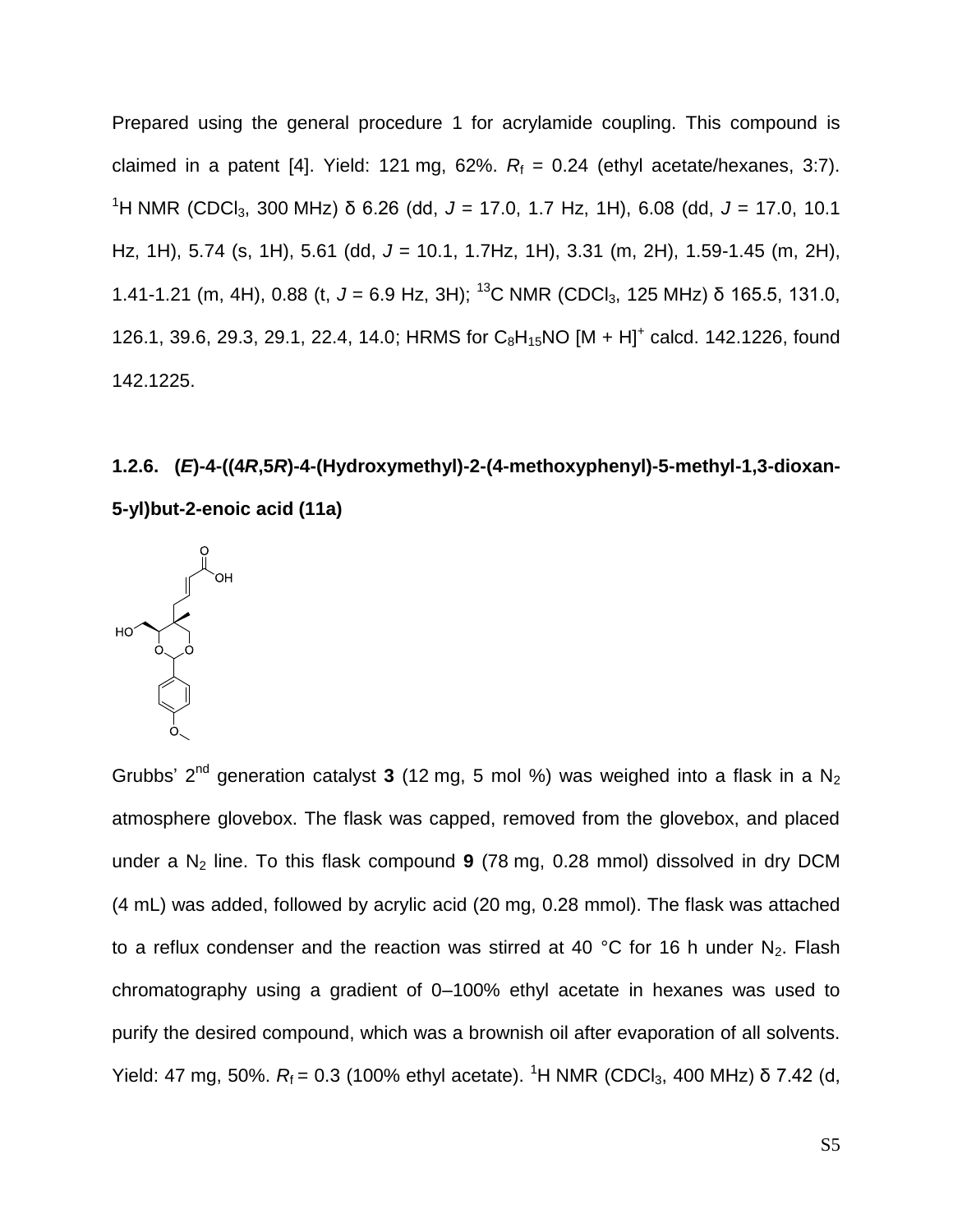*J* = 8.7 Hz, 2H), 7.03 (dt, *J* = 15.6, 8.0 Hz, 1H), 6.91 (d, *J* = 8.7 Hz, 2H), 5.91 (d, *J* = 15.6 Hz, 1H), 5.46 (s, 1H), 3.81 (s, 3H), 3.75 (m, 5H), 2.24-2.15 (m, 2H), 1.22 (s, 3H); ESI-MS for  $C_{17}H_{22}O_6$  [M+Na]<sup>+</sup> calcd. 345.14, found 345.16.

#### **1.2.7. General procedure 2 for metathesis reactions in the microwave reactor**

Hoveyda–Grubbs' 2<sup>nd</sup> generation catalyst 4 (22 mg, 10 mol %) was weighed into a vial in a  $N_2$  atmosphere glovebox. The vial was capped, removed from the glovebox, and placed under a N<sup>2</sup> line. To a microwave vial, compound **9** (100 mg, 0.36 mmol), dissolved in dry, degassed DCM (0.5 mL), was added. The desired coupling partner (0.18 mmol), which was dissolved in DCM (0.5 mL), was next added. The catalyst dissolved in DCM (1 mL) was finally added. The vial was then purged with  $N_2$  and sealed. The reaction was run for 60 min at 60 °C in a microwave reactor. Flash chromatography using a gradient of 0–100% ethyl acetate in hexanes was used to purify the desired compounds.

# **1.2.7.1. ((4***R***,5***R***)-2-(4-Methoxyphenyl)-5-methyl-5-((***E***)-3-(pyridin-2-yl)allyl)-1,3 dioxan-4-yl)methanol (11b)**

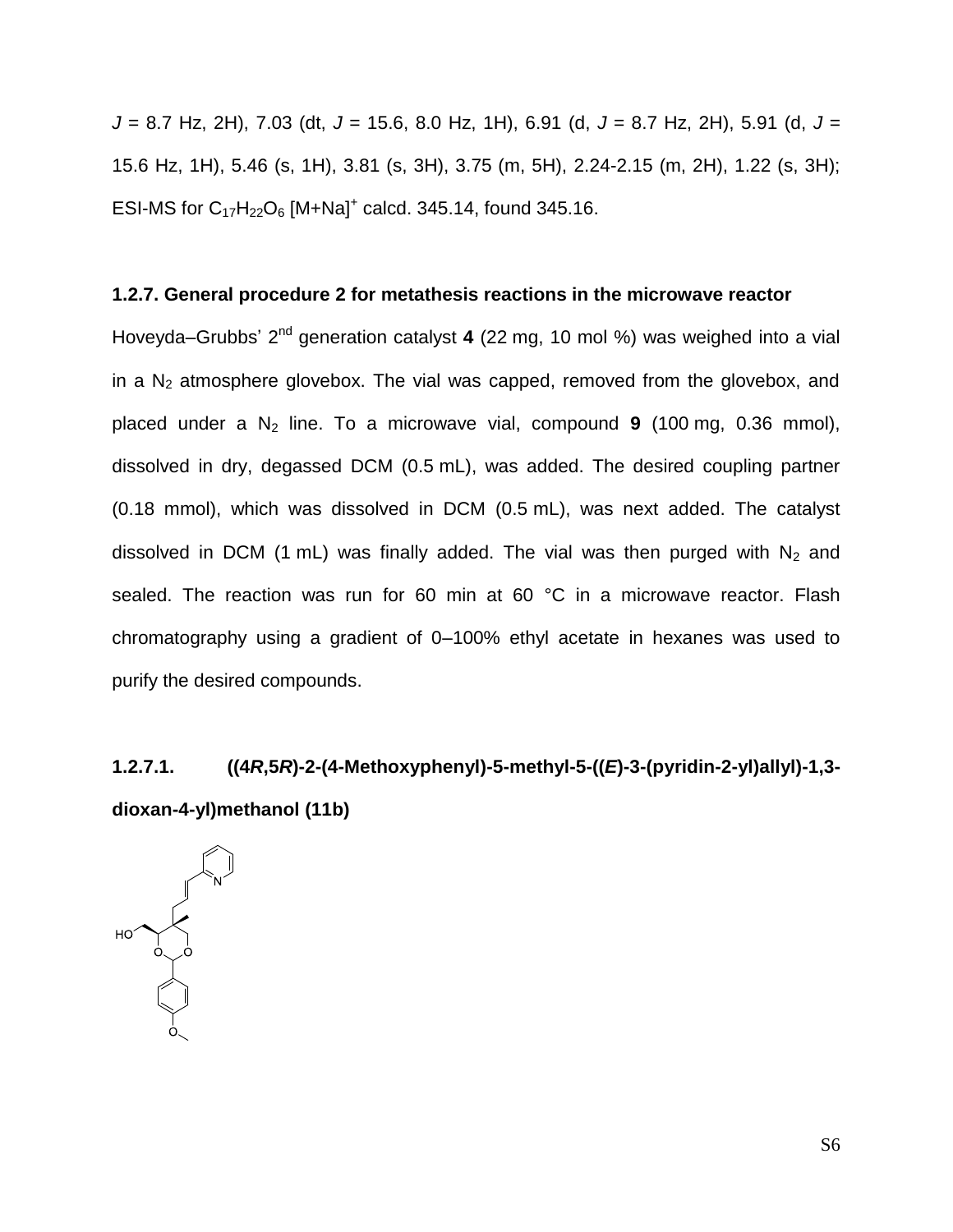Prepared using the general procedure 2 under microwave irradiation from compound **9** (20 mg, 0.080 mmol). Yield: 17 mg, 67%.  $R_f = 0.35$  (100% ethyl acetate). <sup>1</sup>H NMR (CDCl3, 500 MHz) δ 8.57 (d, *J* = 4.5 Hz, 1H), 7.76 (t, *J* = 7.5 Hz, 1H), 7.42 (d, *J* = 8.7 Hz, 2H), 7.33 (d, *J* = 7.8 Hz, 1H), 7.25-7.22 (m, 1H), 6.91-6.87 (m, 3H), 6.57 (d, *J* = 15.6 Hz, 1H), 5.46 (s, 1H), 3.90 (dd, *J* = 8.6, 2.9 Hz, 1H), 3.84-3.80 (m, 3H), 3.80 (s, 3H), 3.74-3.69 (m, 1H), 2.30-2.23 (m, 2H, H-8), 1.25 (s, 3H, H-7); ESI-MS for  $C_{20}H_{23}NO_4$  [M+Na]<sup>+</sup> calcd. 364.16, found 364.24.

# **1.2.7.2. (***E***)-4-((4***R***,5***R***)-4-(Hydroxymethyl)-2-(4-methoxyphenyl)-5-methyl-1,3 dioxan-5-yl)-***N***-propylbut-2-enamide (11c)**



Prepared using the general procedure 2 under microwave irradiation from compound **9** (20 mg, 0.080 mmol). Yield: 8.0 mg, 30%.  $R_f = 0.2$  (100% ethyl acetate). <sup>1</sup>H NMR (CDCl3, 400 MHz) δ 7.42 (d, *J* = 8.7 Hz, 2H), 6.90 (d, *J* = 8.7 Hz, 2H), 6.82 (dt, *J* = 15.3, 7.9 Hz, 1H), 5.81 (d, *J* = 15.3 Hz, 1H), 5.44 (s, 1H), 3.95-3.38 (m, 8H), 3.30 (dt, *J* = 13.4, 6.8 Hz, 2H), 2.16-2.10 (m, 2H), 1.62-1.49 (m, 2H), 1.20 (s, 3H), 0.94 (t, *J* = 7.4 Hz,  $3H$ ; HRMS for  $C_{20}H_{29}NO_5$  [M-1]<sup>-</sup> calcd. 362.1973, found 362.1976.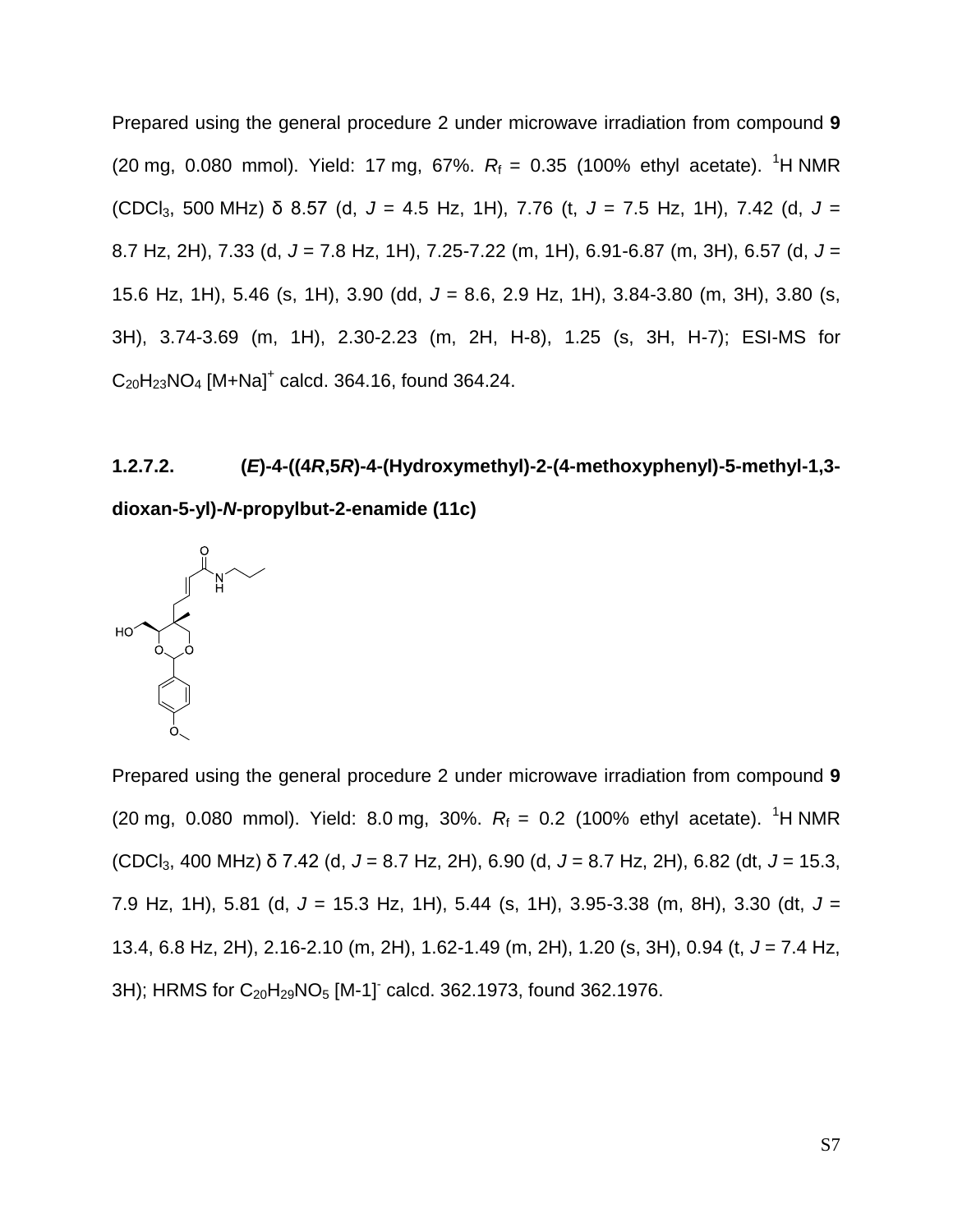# **1.2.7.3. (***E***)-4-((4***R***,5***R***)-4-(Hydroxymethyl)-2-(4-methoxyphenyl)-5-methyl-1,3-**

**dioxan-5-yl)-***N***-pentylbut-2-enamide (11d)**



Prepared using the general procedure 2 under microwave irradiation from compound **9** (110mg, 0.40 mmol). Yield: 46 mg, 60%.  $R_f = 0.4$  (100% ethyl acetate). <sup>1</sup>H NMR (CDCl<sub>3</sub>, 500 MHz) δ 7.42 (d, *J* = 8.7 Hz, 2H), 6.90 (d, *J* = 8.7 Hz, 2H), 6.81 (dt, *J* = 15.5, 7.9 Hz, 1H), 5.80 (d, *J* = 15.0 Hz, 1H), 5.44 (s, 2H), 3.82-3.64 (m, 8H), 3.32 (m, 2H), 2.19-2.07 (m, 2H), 1.57-1.49 (m, 2H), 1.36-1.29 (m, 4H), 1.20 (s, 3H), 0.90 (t, *J* = 6.9 Hz, 3H); <sup>13</sup>C NMR (CDCl<sub>3</sub>, 125 MHz) δ 164.9, 160.2, 138.1, 130.6, 127.6, 127.2, 113.7, 101.9, 84.3, 76.7, 61.4, 55.3, 39.6, 38.4, 34.9, 29.3, 29.1, 22.4, 17.7, 14.0; HRMS for  $C_{22}H_{33}NO_5 [M+Na]^+$  calcd. 414.2251, found 414.2264.

**1.2.8. (***E***)-4-((4***R***,5***R***)-4-Formyl-2-(4-methoxyphenyl)-5-methyl-1,3-dioxan-5-yl)-***N***pentylbut-2-enamide (12)**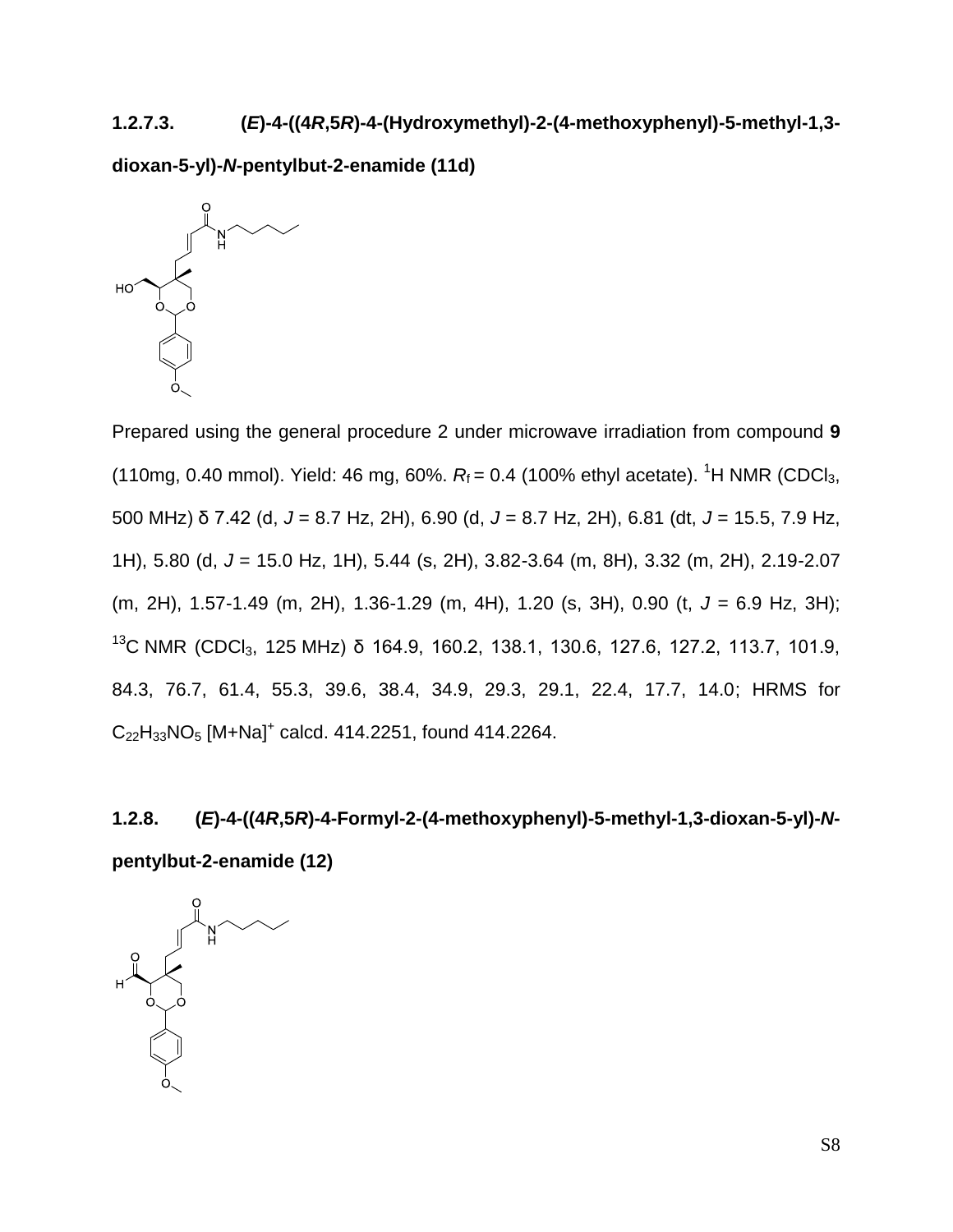To compound **11d** (240 mg, 0.61mmol) in DCM (2 mL) was added Dess–Martin periodinane (520 mg, 1.23 mmol). The mixture was stirred at rt for 2 h. The mixture was diluted in diethyl ether (10 mL) and washed with a  $Na<sub>2</sub>S<sub>2</sub>O<sub>3</sub>/NaHCO<sub>3</sub>$  solution (4.5 g  $Na<sub>2</sub>S<sub>2</sub>O<sub>3</sub>$  in 15 mL of saturated aqueous NaHCO<sub>3</sub>). The combined organic layers were washed with brine and then dried over anhydrous magnesium sulfate before evaporation of the solvent in vacuo to give the crude product, which was purified by flash chromatography using a gradient of 0–50% ethyl acetate in hexanes to give compound 12 as a yellow oil. Yield: 116 mg, 49%.  $R_f = 0.75$  (100% ethyl acetate). <sup>1</sup>H NMR (CDCl3, 500 MHz) δ 9.65 (s, 1H), 7.46 (d, *J* = 8.7 Hz, 2H), 6.92 (d, *J* = 8.7 Hz, 2H), 6.85-6.77 (m, 1H), 5.87 (d, *J* = 15.0 Hz, 1H), 5.48 (s, 1H), 5.44 (s, 1H), 4.06 (s, 1H), 3.87-3.77 (m, 5H), 3.32 (m, 2H), 2.39 (dd, *J* = 14.3, 8.4 Hz, 1H), 2.31 (dd, *J* = 14.2, 7.6 Hz, 1H), 1.57-1.49 (m, 2H), 1.37-1.28 (m, 4H), 1.27 (s, 3H), 0.90 (t, *J* = 6.8 Hz, 3H); <sup>13</sup>C NMR (CDCl<sub>3</sub>, 125 MHz) δ 202.4, 165.0, 160.4, 137.5, 130.0, 127.9, 127.5, 113.8, 101.5, 85.1, 76.0, 55.4, 39.6, 37.4, 36.7, 29.3, 29.1, 22.4, 18.1, 14.0; HRMS for  $C_{22}H_{31}NO_5$  [M-H]<sup>-</sup> calcd. 388.2130, found 388.2126.

**1.2.9. (4***R***,5***R***)-2-(4-Methoxyphenyl)-5-methyl-***N***-(3-oxo-3-(pentylamino)propyl)-5- ((***E***)-4-oxo-4-(pentylamino)but-2-en-1-yl)-1,3-dioxane-4-carboxamide (15)**

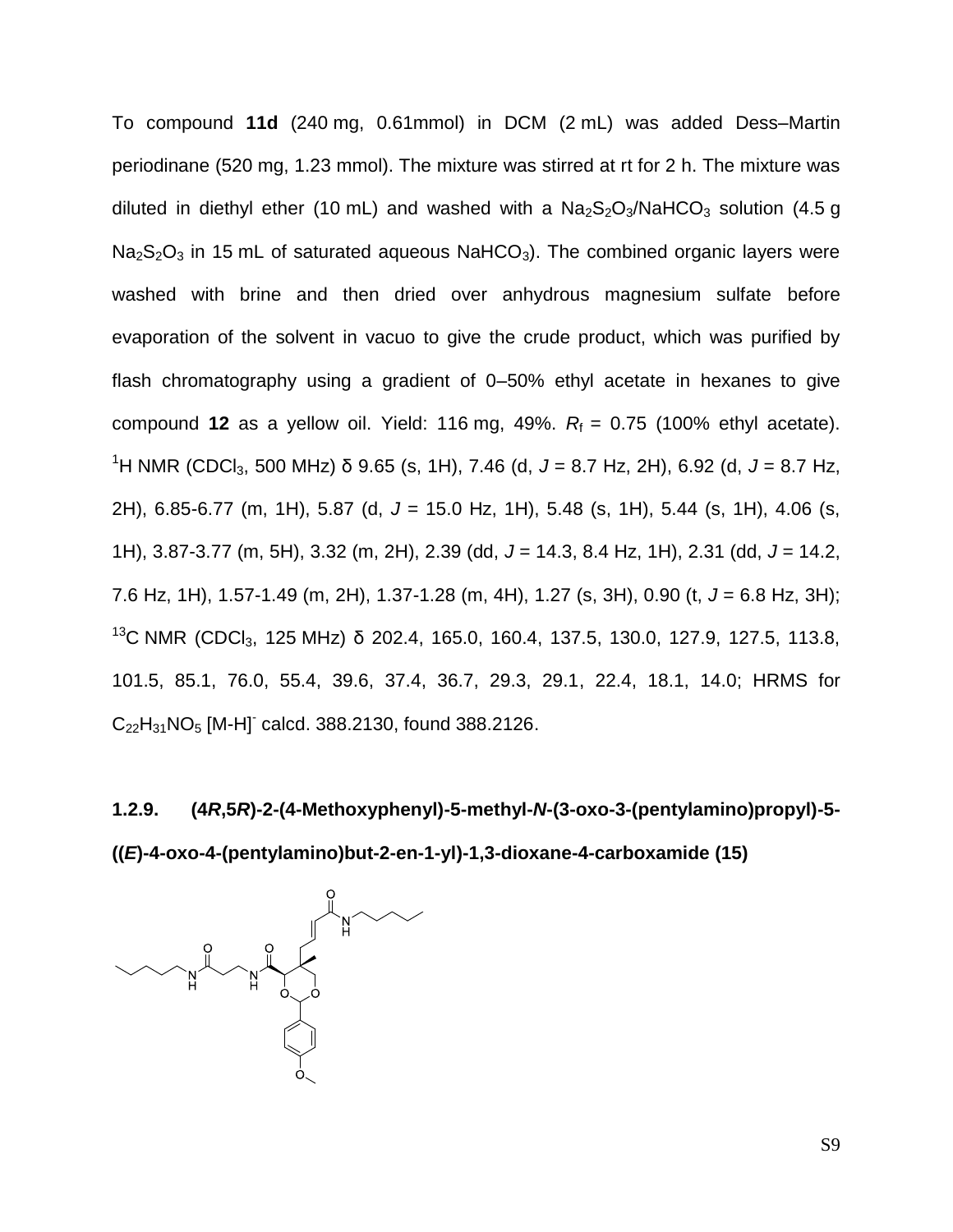To a suspension of compound **12** (110 mg, 0.28 mmol) in a mixture of acetone and  $CH_2Cl_2$  (3:1, v/v, 12 mL) was added a freshly prepared solution of  $Nah_2PO_4$  (339 mg, 2.8 mmol) and NaClO<sub>2</sub> (160 mg, 1.4 mmol) in water (4 mL). The mixture was stirred at rt for 15 min. After evaporation of the solvent in vacuo, the residue was dissolved in a saturated solution of sodium sulfite (10 mL). The aqueous solution was extracted with ethyl acetate (3  $\times$  25 mL). The combined organic layers were dried over magnesium sulfate and concentrated to give the crude acid **13** which was used without purification due to its poor stability.

To compound **14**, prepared with the method of Hoegl et al. [5], was added EDC (162 mg, 0.85 mmol), HOBt (137 mg, 1.0 mmol) and the flask was purged with nitrogen. A solution of the crude acid **13** in THF was added followed by DIPEA (0.49 mL, 2.8 mmol) and the mixture was stirred for 16 h at rt. The reaction mixture was poured into a separatory funnel containing an aqueous solution of saturated ammonium chloride, before extraction in ethyl acetate  $(3 \times 40 \text{ mL})$ . The combined organic layers were dried over magnesium sulfate and evaporated to give the crude product, which was purified by flash chromatography using a gradient of 0–100% ethyl acetate in hexanes, followed by 0–10% methanol in ethyl acetate to yield compound **15** as white gummy solid. Yield: 78 mg, 51%.  $R_f = 0.15$  (100% ethyl acetate). <sup>1</sup>H NMR (CDCl3,500 MHz) δ 7.40 (d, *J* = 8.7 Hz, 2H), 7.01 (s, 1H), 6.92 (d, *J* = 8.7 Hz, 2H), 6.86 (dt, *J* = 15.4, 7.9 Hz, 1H), 5.91 (d, *J* = 15.0 Hz, 1H), 5.86 (s, 1H), 5.45 (s, 1H), 5.42 (s, 1H), 4.20 (s, 1H), 3.86-3.75 (m, 5H), 3.62-3.47 (m, 2H), 3.31 (m, 2H), 3.20 (m, 2H), 2.54-2.34 (m, 4H), 1.55-1.42 (m, 4H), 1.37-1.26 (m, 8H), 1.14 (s, 3H), 0.89 (m, 6H);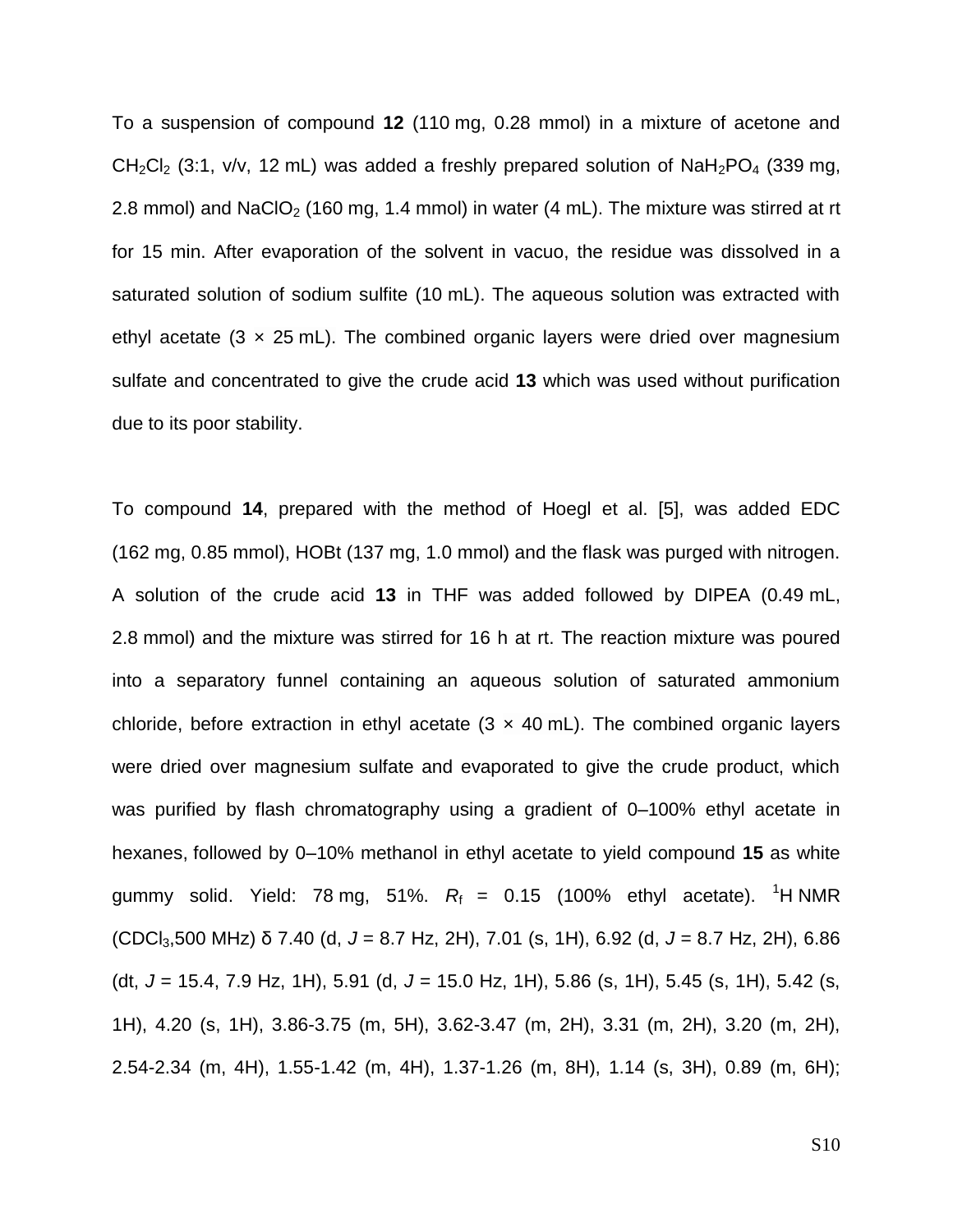<sup>13</sup>C NMR (CDCl<sub>3</sub>,125 MHz) δ 170.6, 169.3, 165.4, 160.3, 138.6, 129.9, 127.5, 127.5, 113.7, 101.3, 81.9, 76.1, 55.3, 39.6, 39.6, 37.9, 36.1, 35.9, 35.1, 29.3, 29.2, 29.1, 29.0, 22.3, 22.3, 17.9, 14.0, 14.0; HRMS for  $C_{30}H_{47}N_3O_6$  [M+H]<sup>+</sup> calcd. 546.3538, found 546.3535.

### **1.2.10. (5***R***,6***R***,***E***)-6-Hydroxy-5-(hydroxymethyl)-5-methyl-***N***-7-(3-oxo-3-**

**(pentylamino)propyl)-** *N***-1-pentylhept-2-enediamide (16)**



Acetic acid (3 mL, 90% in water) was added to compound **15** (70 mg, 0.13 mmol) in a 10 mL round-bottomed flask and the colorless mixture was stirred for 16 h at rt. The solvent was evaporated in vacuo by rotary evaporation and the residue was purified by flash chromatography using a gradient of 0–100% ethyl acetate in hexanes, followed by 0–25% methanol in ethyl acetate to yield compound **16** as a colorless oil. Yield: 46 mg, 84%.  $R_f$  = 0.33 (methanol/ethyl acetates, 1:9). <sup>1</sup>H NMR (CDCl<sub>3</sub>,500 MHz) δ 7.56 (t, J = 6.1 Hz, 1H), 6.78 (dt, *J* = 15.1, 7.8 Hz, 1H), 6.64 (t, *J* = 5.4 Hz, 1H), 6.01 (t, *J* = 5.6 Hz, 1H), 5.84 (d, *J* = 15.1 Hz, 1H), 4.03 (s, 1H), 3.65-3.49 (m, 4H), 3.27 (m, 2H), 3.19 (m, 2H), 2.50-2.39 (m, 2H), 2.31 (d, *J* = 7.8 Hz, 2H), 1.56-1.44 (m, 4H), 1.36-1.27 (m, 8H), 0.99 (s, 3H), 0.89 (m, 6H); <sup>13</sup>C NMR (CDCl<sub>3</sub>, 125 MHz) δ 173.6, 171.4, 166.0, 140.4, 126.4, 76.0, 68.3, 42.6, 39.6, 39.5, 36.5, 35.6, 35.2, 29.1, 29.1, 29.0, 29.0, 22.2, 22.2, 19.5, 13.8, 13.8; HRMS for C<sub>22</sub>H<sub>41</sub>N<sub>3</sub>O<sub>5</sub> [M+H]<sup>+</sup> calcd. 428.3119, found 428.3110.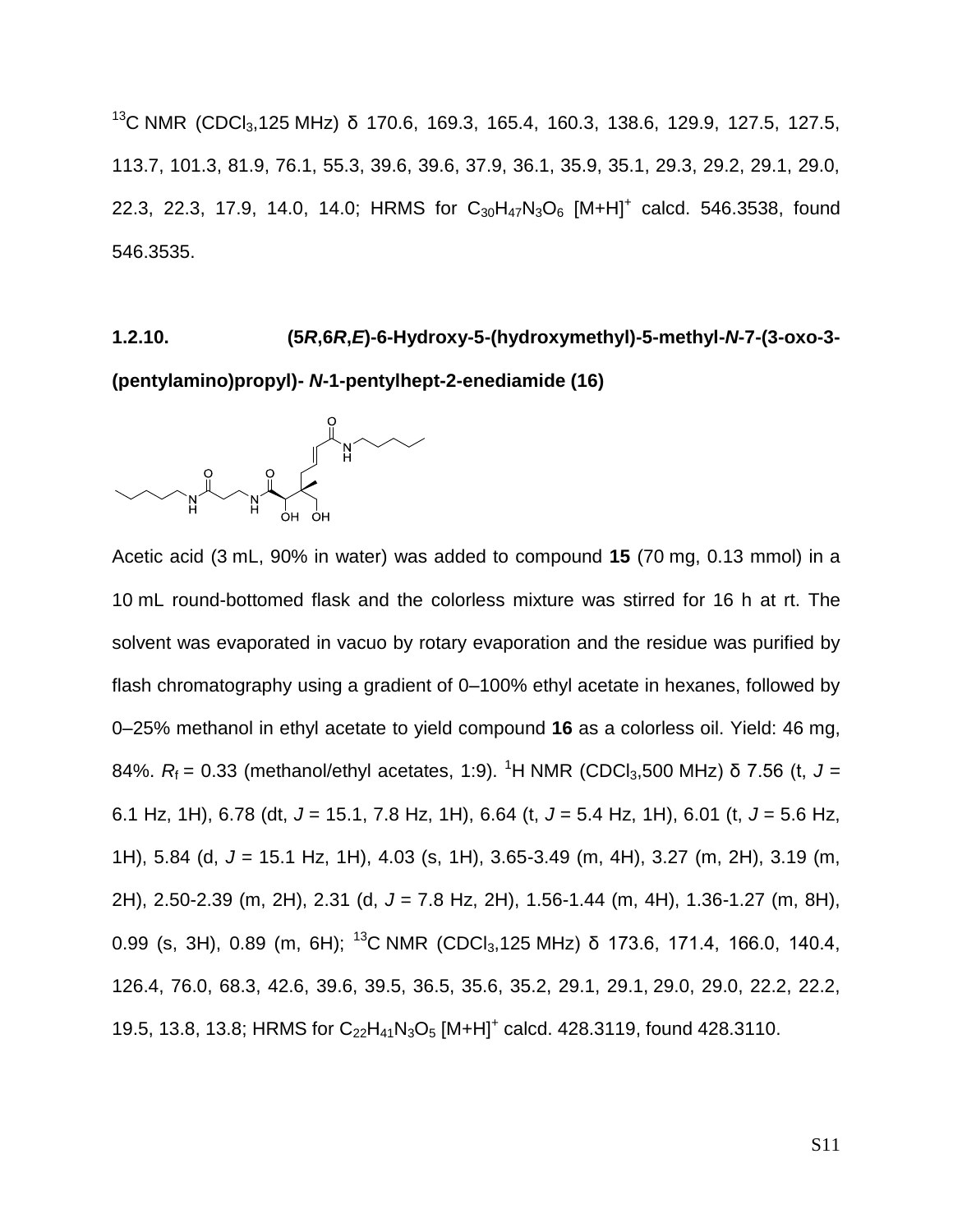### **2. Biological studies**

### **2.1. General information**

The reagents used to prepare buffer solutions and cell culture broths were obtained from Fisher Scientific (Whitby, ON, Canada), VWR (Mississauga, ON, Canada), and Sigma-Aldrich Canada (Oakville, ON, Canada). *E. coli* and *S. aureus* were grown in Difco<sup>™</sup> tryptic soy broth, purchased from BD (Franklin Lakes, NJ, United States). Expression plasmids for *E.coli* PanK were generously provided by Prof. Gerry Wright (McMaster University, Canada).

### **2.2. PanK enzyme activity**

*E. coli* pantothenate kinase was expressed and purified as previously described [6]. The assay couples the production of ADP to the consumption of NADH through the activity of pyruvate kinase and lactic dehydrogenase. NADH consumption was monitored at 340 nm. Reactions were performed at 25 °C in a Molecular Devices SpectraMax® i3. Each reaction mixture (200  $\mu$ L) contained ATP (62.5 $\mu$ M), pantothenate (25 $\mu$ M), NADH (0.3 mM), phosphor(enol)pyruvate  $(2 \text{ mM})$ , MgCl<sub>2</sub>  $(10 \text{ mM})$ , KCl  $(20 \text{ mM})$ , pyruvate kinase/lactic dehydrogenase enzymes from rabbit muscle (10  $\mu$ L), PanK (150 nM) and compound  $16$  (20-1000  $\mu$ M) in Tris-HCl buffer (50 mM, pH 7.6). The reaction was initiated with the addition of ATP. All data are the average of the results from at least four separate experiments.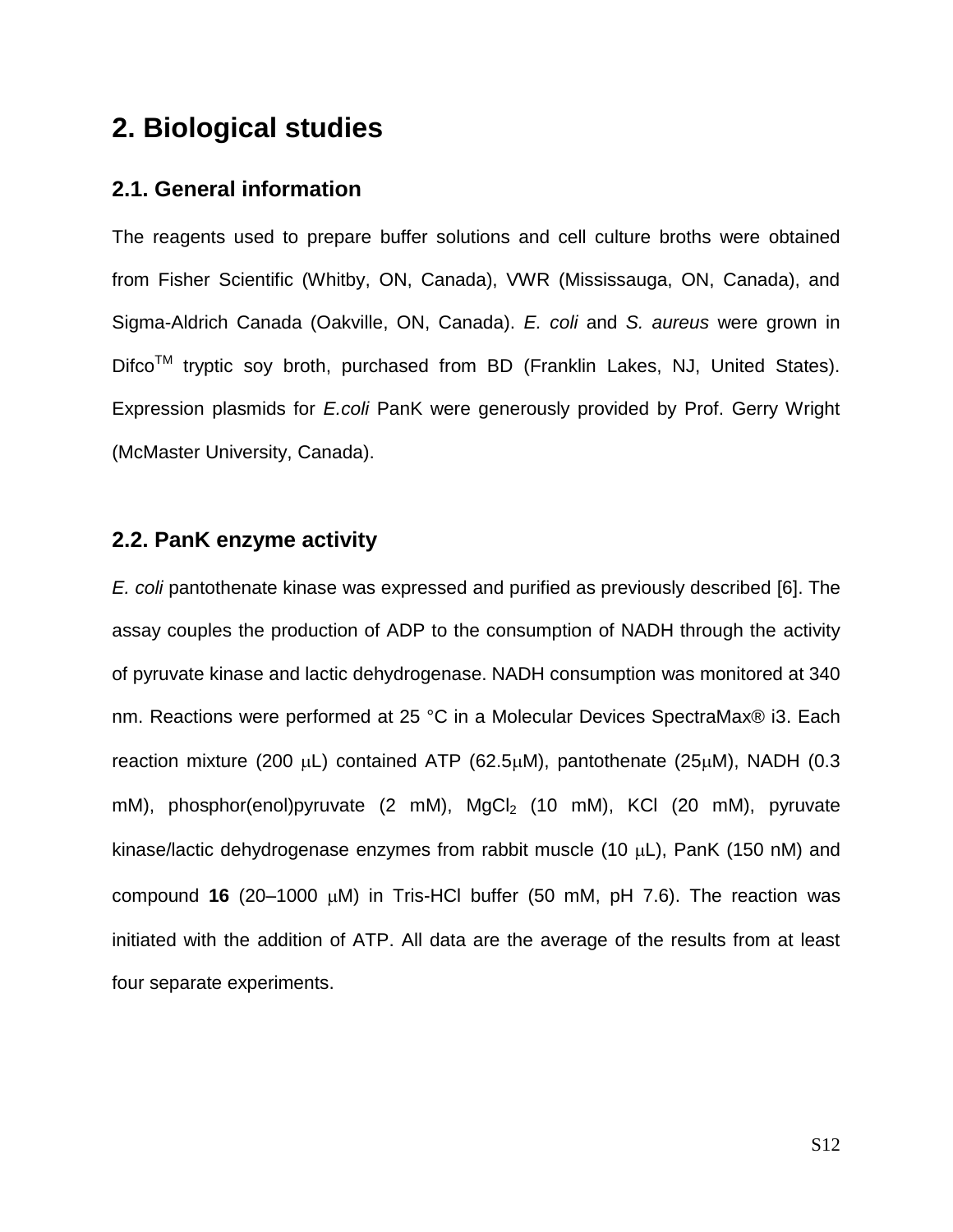### **2.3. Antibacterial activity**

Antimicrobial activity of compound **16** was tested against *S. aureus* ATCC 29213 and *E. coli* ATCC 25922, which were grown on Tryptic soy medium. The antibacterial activity was determined using the microdilution broth method in 96-well microtiter plates according to the National Committee for Clinical Laboratory Standards (NCCLS) [7]. For solubility purposes, compound **16** was dissolved in 50% (v/v) DMSO in water and then serially diluted to concentrations of 1, 2, 4, 8, 16, 32, 64, 128, 256, 512  $\mu q/mL$ . A bacterial suspension of 10<sup>6</sup> cfu/mL was then used to inoculate each well, followed by incubation for 20 h at 37 °C. The MIC was taken as the lowest concentration demonstrating no visible growth in the broth. All data are the average of the results from at least four separate experiments.

### **2.4. Antiplasmodial activity**

The in vitro *P. falciparum* growth assay was performed as previously reported [8]. All malaria parasite experiments were performed using the 3D7 strain of *P. falciparum*.

### **3. References**

(1) Akinnusi, T. O.; Vong, K.; Auclair, K. *Bioorg. Med. Chem.* **2001**, 19, 2696-2706.

(2) Guindon, Y.; Yoakim, C.; Gorys, V.; Ogilvie, W. W.; Delorme, D.; Renaud, J.; Robinson, G.; Lavallee, J. F.; Slassi, A.; Jung, G.; Rancourt, J. *J. Org. Chem.* **1994**, 59, 1166-1178.